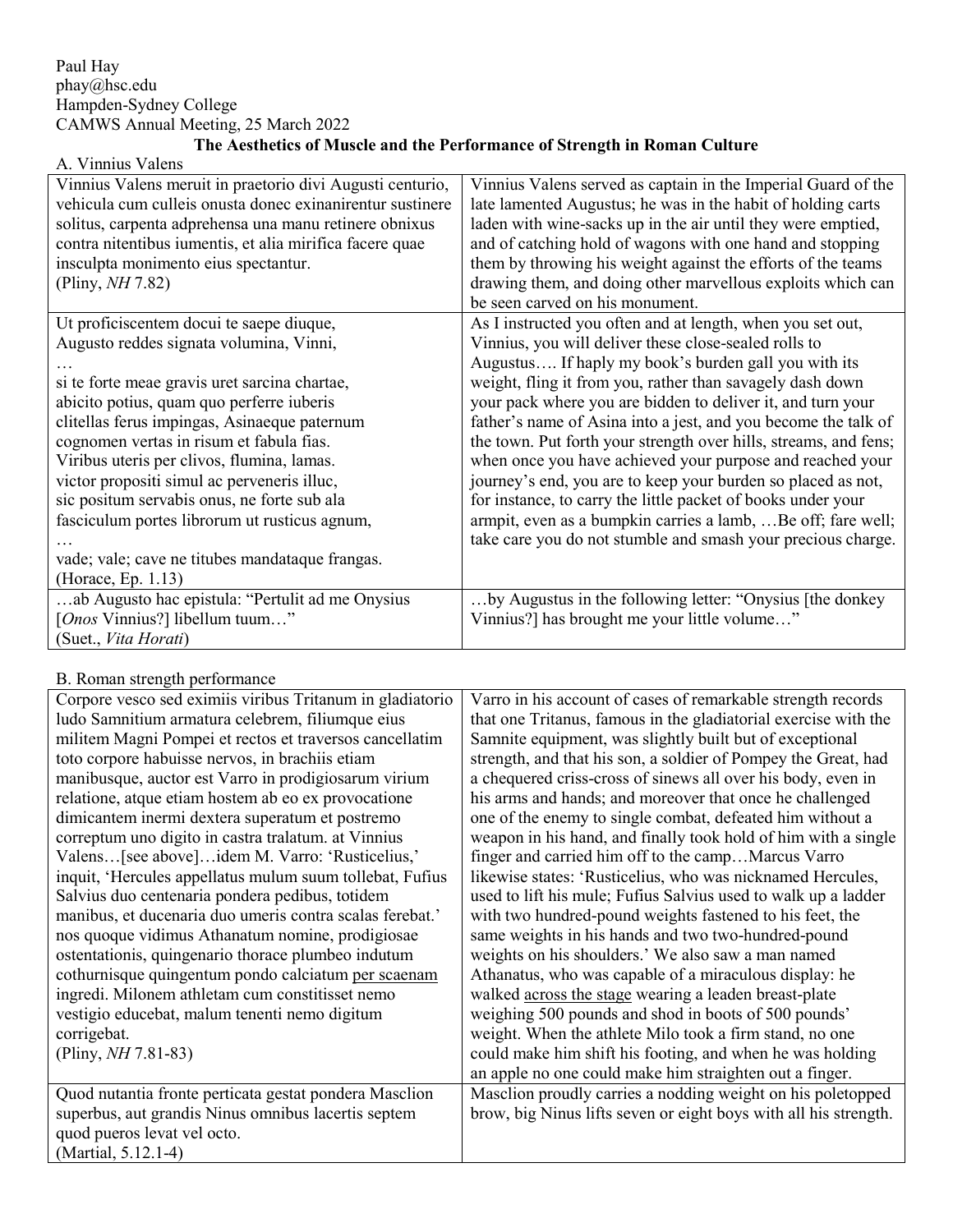| Varro in his account of cases of remarkable strength records    |
|-----------------------------------------------------------------|
| that one Tritanus, famous in the gladiatorial exercise with the |
| Samnite equipment                                               |
|                                                                 |
| He would eat great amounts of meat and he even, so it is said,  |
| consumed an ostrich in a single day. He drank little wine but   |
| very much water. He was most resolute in spirit, and in sinews  |
| most strong, so that he surpassed even Tritanus, of whom        |
| Varro makes mention. For he would hold out resolutely when      |
| an anvil was placed on his chest and men struck it, while he,   |
| leaning backward face up, supporting his weight on his hands,   |
| seemed to be suspended rather than to be lying down.            |
|                                                                 |

| D. The <i>draucus</i> = bodybuilder? |  |
|--------------------------------------|--|
|--------------------------------------|--|

| harpasto quoque subligata ludit             | She also plays with the harpastum high-girt, gets yellow           |
|---------------------------------------------|--------------------------------------------------------------------|
| et flavescit haphe, gravesque draucis       | with sand, and with effortless arm rotates weights that            |
| halteras facili rotat lacerto,              | would tax a <i>draucus</i> .                                       |
| (Martial, 7.67.4-6)                         |                                                                    |
| Haec rapit Antaei velox in pulvere draucus, | These [harpasta balls] the swift draucus, who makes his            |
| grandia qui vano colla labore facit.        | neck big by futile toil, snatches in Antaeus' dust.                |
| (Martial, 14.48)                            |                                                                    |
| rogabit unde suspicer virum mollem.         | He will ask how I come to suspect the man of effeminacy.           |
| una lavamur: aspicit nihil sursum,          | We bathe together. He never looks up, but watches the              |
| sed spectat oculis devorantibus draucos     | <i>drauci</i> with devouring eyes and his lips work as he gazes at |
| nec otiosis mentulas videt labris.          | their cocks.                                                       |
| (Martial, 1.96.10-13)                       |                                                                    |
| Drauci Natta sui vorat pipinnam,            | Natta devours the willy of his young <i>draucus</i> , compared to  |
| collatus cui gallus est Priapus.            | whom Priapus is a eunuch.                                          |
| (Martial, 11.72)                            |                                                                    |

## E. vasculature and definition

| Corpore vesco sed eximiis viribus Tritanum in gladiatorio     | one Tritanus, famous in the gladiatorial exercise with the      |
|---------------------------------------------------------------|-----------------------------------------------------------------|
| ludo Samnitium armatura celebrem, filiumque eius militem      | Samnite equipment, was slightly built but of exceptional        |
| Magni Pompei et rectos et traversos cancellatim toto          | strength, and that his son, a soldier of Pompey the Great,      |
| corpore habuisse nervos, in brachiis etiam manibusque         | had a chequered criss-cross of sinews all over his body,        |
| (Pliny, NH 7.81)                                              | even in his arms and hands                                      |
| huc pertinent peregrinae exercitationes et volutatio in caeno | This is the object of the exercises that have been introduced   |
| ac pectorosa cervicis repandae ostentatio. per omnia haec     | from foreign countries, and of rolling in the mud and           |
| praedicatur sitis quaeri.                                     | throwing the neck back to show off the muscles of the           |
| (Pliny, $NH 14.140$ )                                         | chest. It is declared that the object of all these exercises is |
|                                                               | merely to raise a thirst!                                       |

Pulcher aspectu sit athleta cuius lacertos exercitatio expressit, idem certamini paratior. (Quint. 8.3.10) An athlete whose muscles have been developed by exercise may be good to look at; he is also more ready for the fray. Licet tamen nobis in digressionibus uti vel historico nonnumquam nitore, dum in iis de quibus erit quaestio meminerimus non athletarum toris sed militum lacertis opus esse (Quint. 10.1.33) Nevertheless, we can sometimes use even the elegance of the historian in Digressions, so long as we remember that, in passages where a Question is involved, it is not the athlete's bulging muscles that we need but the soldier's strong arm quantus ad spectaculum non fidele et lusorium fiat concursus, quanta sit circa artes bonas solitudo; quam inbecilli animo sint, quorum lacertos umerosque miramur. (Sen., *Ep*. 80.2) What crowds flock to the games,—spurious as they are and arranged merely for pastime,—and what a solitude reigns where the good arts are taught! How feather-brained are the athletes whose muscles and shoulders we admire!

F. aesthetic appreciation of male muscle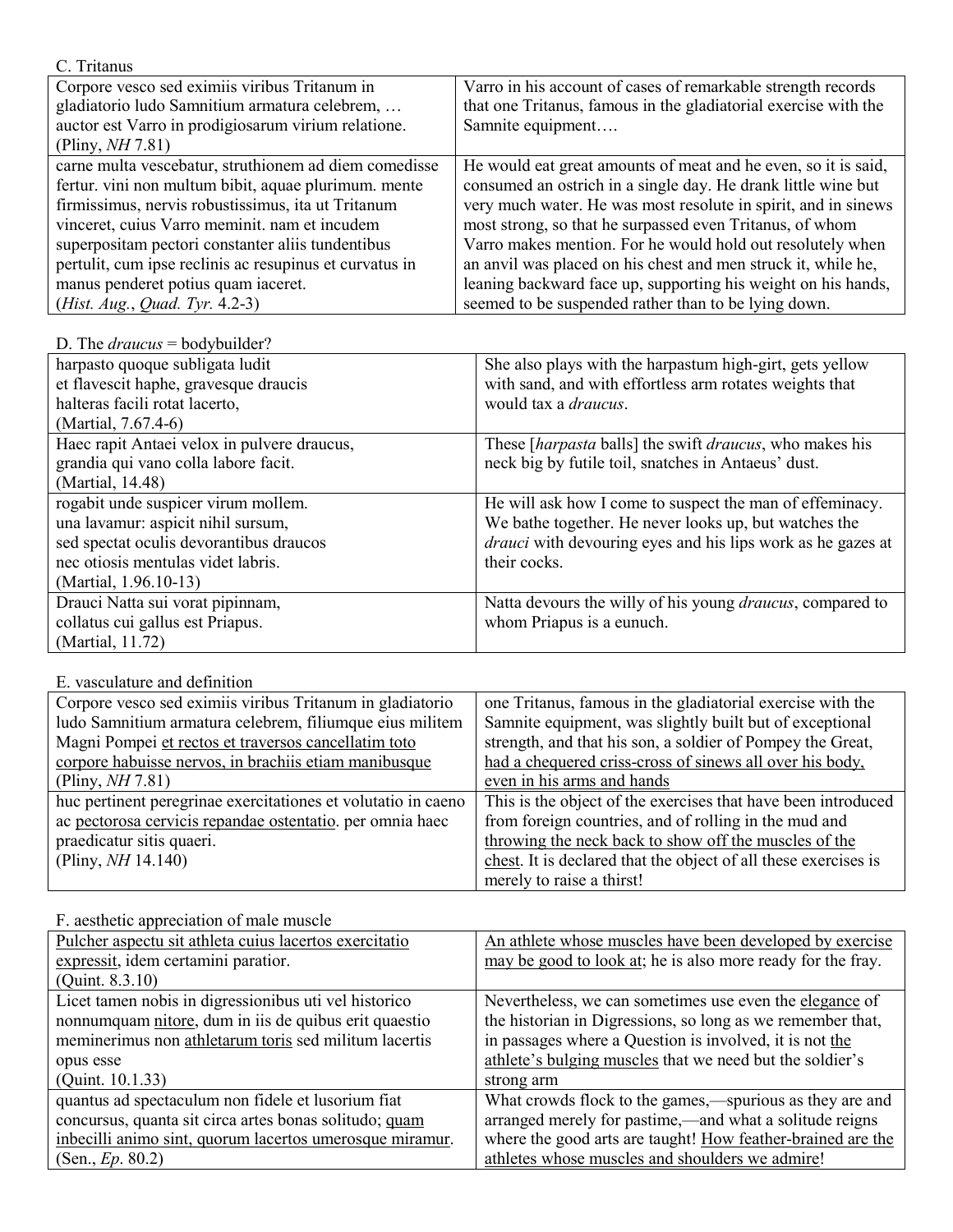| Bene Pericles, cum haberet collegam in praetura              | When Pericles was associated with the poet Sophocles as        |
|--------------------------------------------------------------|----------------------------------------------------------------|
| Sophoclem poëtam iique de communi officio convenissent       | his colleague in command and they had met to confer about      |
| et casu formosus puer praeteriret dixissetque Sophocles: "O  | official business that concerned them both, a handsome boy     |
| puerum pulchrum, Pericle!" "At enim praetorem, Sophocle,     | chanced to pass and Sophocles said: "Look, Pericles; what      |
| decet non solum manus, sed etiam oculos abstinentes          | a pretty boy!" How pertinent was Pericles's reply: "Hush,      |
| habere." Atque hoc idem Sophocles si in athletarum           | Sophocles, a general should keep not only his hands but his    |
| probatione dixisset, iusta reprehensione caruisset.          | eyes under control." And yet, if Sophocles had made this       |
| (Cic., <i>De Off.</i> 1.144)                                 | same remark at a trial of athletes, he would have incurred     |
|                                                              | no just reprimand.                                             |
| Athletarum vero spectaculo muliebre secus omne adeo          | As for the contests of the athletes, he excluded women from    |
| summovit, ut pontificalibus ludis pugilum par postulatum     | them so strictly, that when a contest between a pair of        |
| distulerit in insequentis diei matutinum tempus edixeritque  | boxers had been called for at the games in honour of his       |
| mulieres ante horam quintam venire in theatrum non           | appointment as pontifex maximus, he postponed it until         |
| placere.                                                     | early the following day, making proclamation that it was       |
| (Suet., Aug. 44)                                             | his desire that women should not come to the theatre before    |
|                                                              | the fifth hour.                                                |
| et longum invalidi collum cervicibus aequat                  | They [the race of foreign flatterers] can liken a weakling's   |
| Herculis Antaeum procul a tellure tenentis                   | scrawny neck to the muscles of Hercules when he's holding      |
| $(Juv., Sat. 3.88-89)$                                       | Antaeus far above the earth.                                   |
|                                                              |                                                                |
| G. not everyone loved musclemen?                             |                                                                |
| Adhuc quidam nullam esse naturalem putant eloquentiam        | Again, there are some who say that no eloquence is natural     |
| nisi quae sit cotidiano sermoni simillima, quo cum amicis    | unless it is exactly like the everyday speech which we use to  |
| coniugibus liberis servis loquamur, contento promere         | talk to our friends, wives, children, and slaves, and which is |
| animi voluntatem nihilque arcessiti et elaborati requirente: | content to express our purpose without seeking anything        |
| quidquid huc sit adiectum, id esse adfectationis et          | studied or elaborate. Anything over and above this, they       |
| ambitiosae in loquendo iactantiae, remotum a veritate        | maintain, is a mark of affectation and pretentious linguistic  |
| fictumque ipsorum gratia verborum, quibus solum natura       | ostentation, remote from reality and contrived solely for the  |
| sit officium attributum servire sensibus: sicut athletarum   | sake of the words, whose sole natural function (they say) is   |
| corpora, etiam si validiora fiant exercitatione et lege      | to be the servants of thought. In the same way (they argue)    |
| quadam ciborum, non tamen esse naturalia atque ab illa       | athletes' bodies, though strengthened by exercise and certain  |
| specie quae sit concessa hominibus abhorrere.                | dietary rules, are unnatural and abnormal by the standards of  |
| (Quint. 12.10.40-41)                                         | physical appearance granted to the human species.              |
|                                                              |                                                                |
| H. erotic longing in Horace (cf. Prop. 1.20)                 |                                                                |
| Lydia, dic, per omnis                                        | Tell me, Lydia, for god's sake, I beg you, why you are in      |
| te deos oro, Sybarin cur properes amando                     | such a hurry to destroy Sybaris by your love; why he shuns     |
| perdere, cur apricum                                         | the sunny Campus, though well able to put up with the dust     |
| oderit Campum, patiens pulveris atque solis.                 | and sun. Why does he no longer take part in cavalry            |
| cur neque militaris                                          | exercises with his friends, or train the mouth of a Gallic     |

steed with a jagged bit? Why is he afraid to dip his toe in the yellow Tiber? Why does he shy away from olive oil more nervously than if it were viper's blood? Why does he

But you—make sure that your neighbour Enipeus does not please you more than he ought, even though no one else on the grass of Mars is seen to be so skilful at maneuvering his horse, and nobody can swim so swiftly down the Tuscan

no longer have arms that are black and blue from weapons— he who has often won fame by throwing the

discus or the javelin beyond the mark?

river.

inter aequalis equitat, Gallica nec lupatis

cautius vitat neque iam livida gestat armis

saepe trans finem iaculo nobilis expedito?

 plus iusto placeat cave; quamvis non alius flectere equum sciens aeque conspicitur gramine Martio, nec quisquam citus aeque Tusco denatat alveo.

at tibi

cur timet flavum Tiberim tangere? cur olivum

temperat ora frenis?

sanguine viperino

bracchia, saepe disco,

(Horace, *Odes* 1.8.1-12)

ne vicinus Enipeus

(Horace, *Odes* 3.7.22-28)